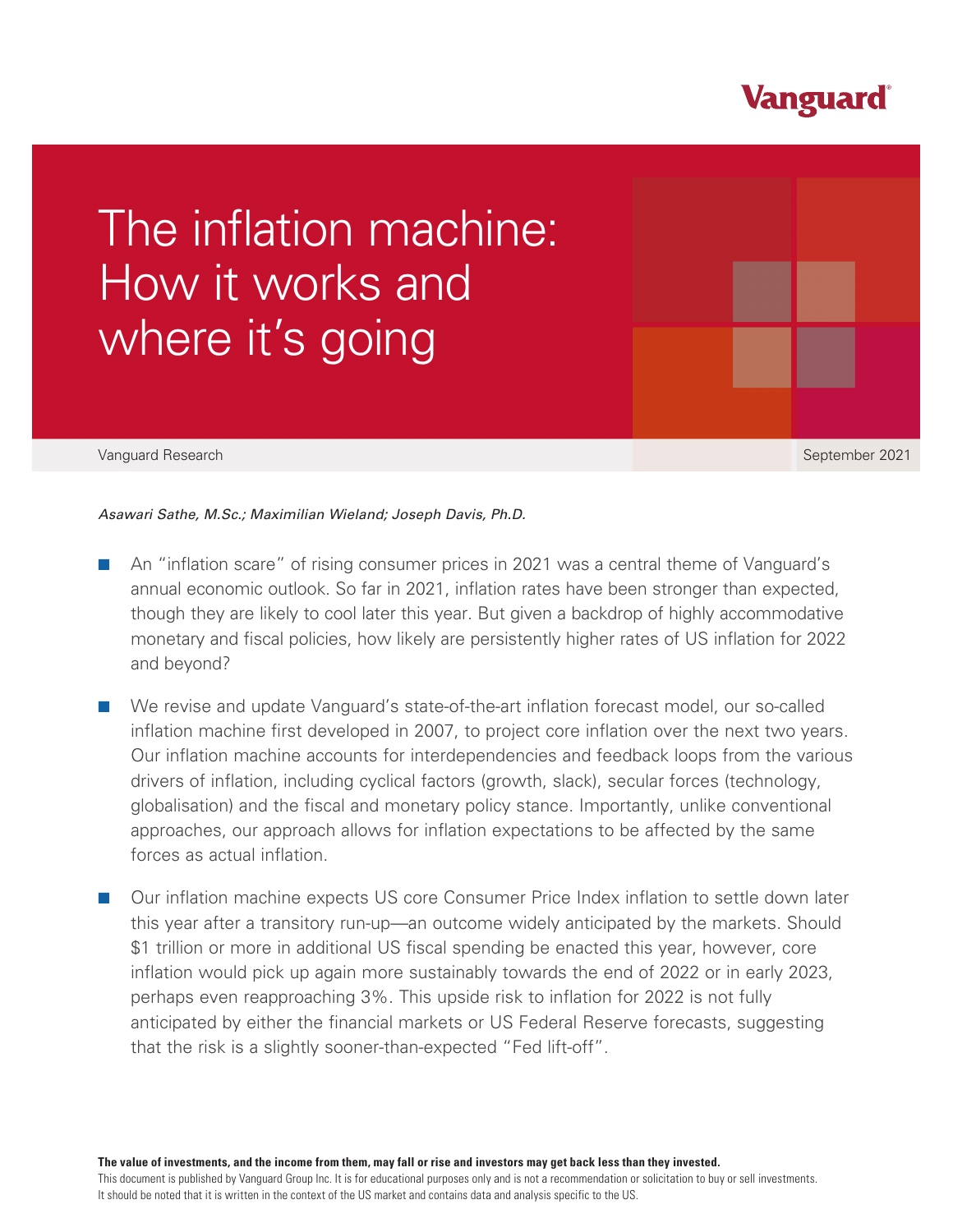#### The inflation scare of 2021: How transitory?

A central theme of Vanguard's annual economic outlook for 2021 was that inflation would pick up temporarily this year for two reasons. First, the combination of rising Covid-19 vaccination rates and strong policy responses would lead to a strong economic rebound in the US, creating some supply-and-demand imbalances. Second, a so-called base effect would amplify this "inflation scare", with prices returning closer to pre-pandemic levels in sectors that contracted the most sharply, such as leisure and hospitality.

The run-up in inflation rates in 2021 has been stronger than we anticipated, with supply constraints helping prices ranging from used cars to lumber to rise rapidly. As of July 2021, the US Consumer Price Index (CPI) was up 5.3% over the prior 12 months, the highest such increase since August 2008. Excluding food and energy prices, the so-called core CPI rate of inflation was 4.5%, above the US Federal Reserve's (Fed) long-term goal of 2%. Nevertheless, most economists (including us) believe that currently high inflation readings will prove transitory, with core inflation beginning to fall back towards 2% by the end of 2021.

Yet with the global Covid-19 crisis having engendered historic monetary and fiscal stimulus and a rapid economic recovery now under way, how likely is persistently higher US inflation for 2022 and beyond? As Figure 1 illustrates, the many drivers of inflation show a mixed picture. The economic growth rate is high, but unemployment rates are still elevated. Fiscal and monetary policies are highly stimulative, yet the secular disinflationary forces such as technology have not disappeared1. Measures of expected inflation (what consumers and business expect inflation rates to be farther into the future) are stable and support the transitory view. Yet if higher inflation bleeds into expectations, that could trigger a self-fulfilling prophecy and lead to higher future inflation.

So, what are the risks to inflation, and what would it take for the transitory run-up in inflation to become more persistent?



#### Figure 1. The key drivers of US inflation are sending mixed signals

Sources: U.S. Bureau of Economic Analysis, U.S. Bureau of Labor Statistics and Federal Reserve, using information from Refinitiv.

Note: Data cover the 50 years ended 1 June 2021.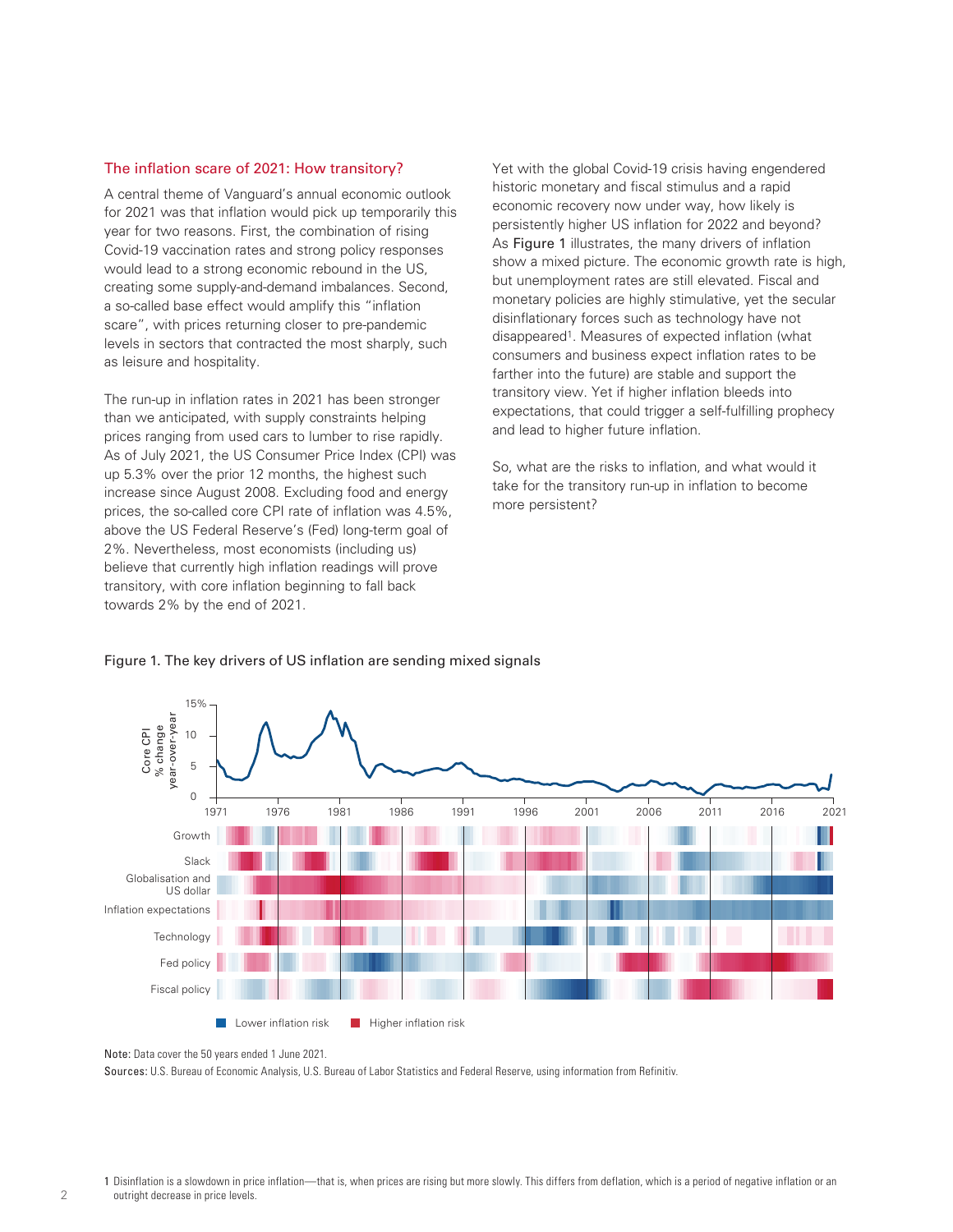#### The details of our inflation machine

To answer those questions, we've revised and updated Vanguard's state-of-the-art inflation forecast model our inflation machine first described in Davis (2007) to project core inflation over the next two years. As Figure 2 shows, modelling inflation is complex for at least two reasons. First, as documented by academic research such as Stock and Watson (1999), the relative importance of certain drivers of inflation (such as globalisation, proxied by commodity prices) can vary over time.

Second, the actual inflation rate *today* (the prices paid by consumers) is in part a function of what inflation is expected to be *tomorrow* (the prices that businesses try to charge and consumers' willingness to pay them). In a world of "anchored" inflation expectations, any short-term price run-ups should prove transitory. But expected inflation can be influenced by the same forces as actual inflation, so medium-run inflation trends could change.

### Figure 2. The inflation machine is complex



Notes: The figure is a visual representation of the many drivers of inflation. Nonfarm payrolls are a measure of the number of new jobs created every month in the US, excluding farmworkers and a few other job categories. The personal consumption expenditures price index measures what US consumers pay for goods and services. The prime-age EPOP ratio measures the employment-to-population ratio for US workers aged 25 to 54. Source: Vanguard.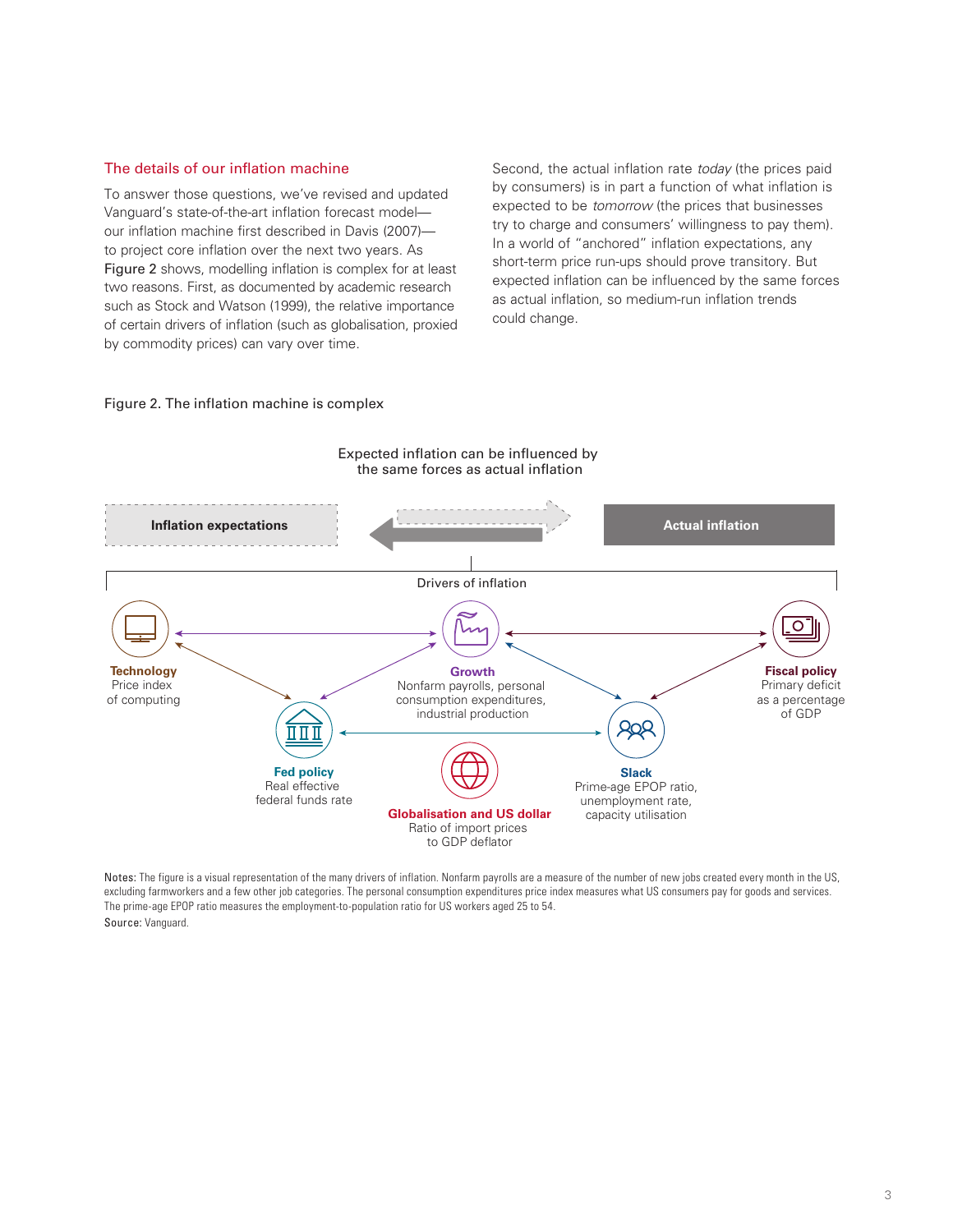Vanguard's inflation machine explicitly accounts for the interdependencies and feedback loops from the various inflation drivers shown in Figure 2. Specifically, our econometric model accounts for at least seven key factors (excluding actual inflation, which is our variable of interest); those factors include:

- Distinct cyclical factors for growth and slack. The inflation impacts of stronger growth are more pronounced when an economy's labour market is tight than when it is not, all else being equal.
- Secular forces such as technology and globalisation. Both have served to reduce the costs of production and consumption, which systematically reduce prices in the economy independent of underlying economic conditions2.
- Fiscal and monetary policy stance. We specify fiscal policy by the trend in deficit spending as a percentage of gross domestic product (GDP). Prior research has found a correlation between fiscal policy and, especially, government spending and inflation, which compels us to include these factors as inflation drivers (Cochrane, 2021).

Importantly, our approach allows for inflation expectations to be affected by the same forces as actual inflation. Expectations play a key role in our model in explaining the endogenous relationships between various inflation drivers. We specify our model as a vector autoregressive (VAR) model estimated since the 1980s. The next section explains the methodology in detail.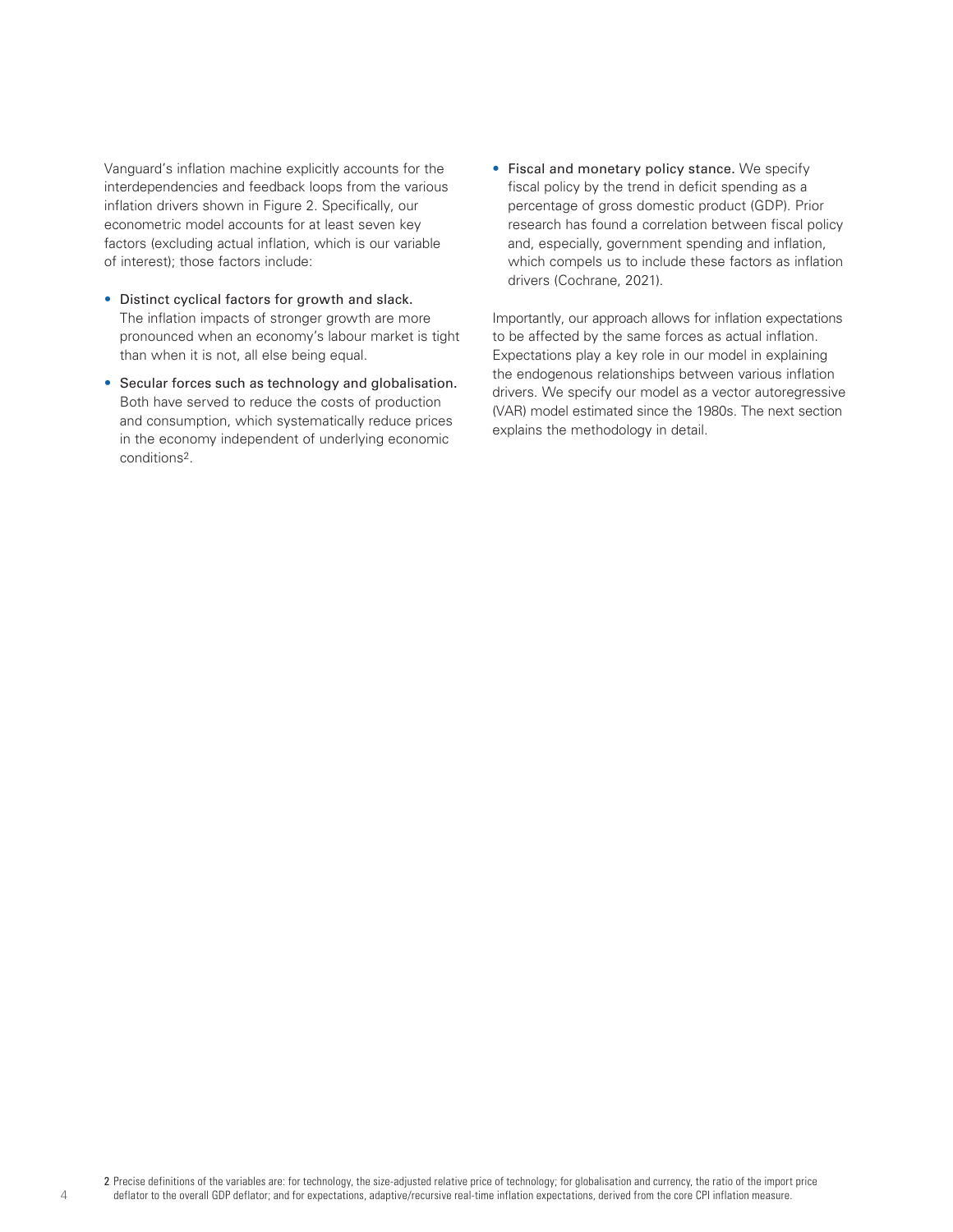#### Our methodology and model specification

Our modeling approach resembles a nonstructural VAR model advocated by Sims (1980), as it brings down the number of economic assumptions to a minimum and allows the model to run free of constraints. Furthermore, the impulse response functions (IRFs) generated from the VAR help us evaluate the impact of alternative fiscal policy assumptions under discussion. Our model helps identify the impact of rising fiscal spending on inflation in the coming months and helps disentangle the dynamic and symbiotic relationship between realised inflation and inflation expectations. We construct our VAR models by combining the drivers of inflation and the core CPI measure of inflation. Each equation includes four lags of all the variables.

The IRFs shown in Figure 3 summarise the interrelationships between the variables and inflation3. The results resemble what we expect in economic theory4. Positive shocks to technology, the federal funds short-term interest rate and slack are disinflationary. Technological improvements have been important secular drivers of disinflation over the past four decades. An increase in the federal funds rate is the Fed's primary tool for affecting disinflation, and an increase in slack indicates a weaker labour market, reducing inflationary wage pressures. Conversely, a positive shock to the globalisation factor, growth and inflation expectations is inflationary: Higher growth rates boost demand relative to supply, pushing up prices, and commodity price increases boost input prices and thus the inflation rate.

#### Figure 3. VAR results point to theoretical relationships between inflation and drivers



Response of core CPI to a one standard deviation shock in inflation drivers

Notes: The figure represents the cumulative impulse response functions from the VAR specification for Vanguard's inflation machine model. The y-axis represents the cumulative impact on annualised core CPI of a one standard deviation shock to the underlying variables.

Sources: Vanguard estimates, using data from Thomson Reuters Datastream, U.S. Bureau of Economic Analysis and Moody's Data Buffet, based on Vanguard's inflation machine model.

<sup>3</sup> The IRFs represent the cumulative shock to annualised core CPI from a one standard deviation shock in its driver variables, and those IRFs can be scaled up or down to accommodate expected shocks in the driver variables. (For example, if the actual shock to inflation is three times the standard deviation, we can scale the impacts up by multiplying them by three.)

<sup>4</sup> Although an increase in slack and monetary policy variables is deflationary, an increase in growth and fiscal spending variables is inflationary.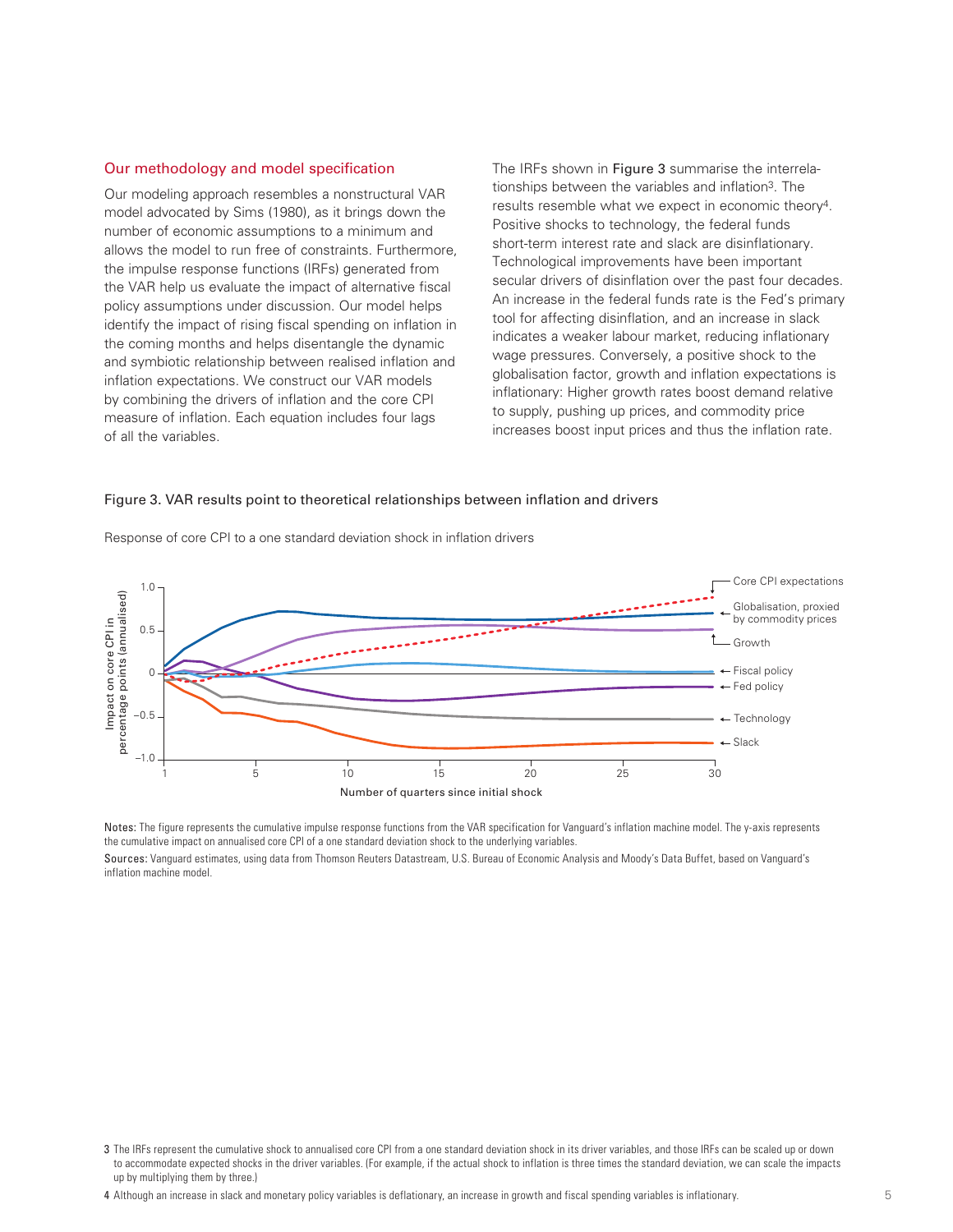The relationship between actual inflation and inflation expectations is an important building block in our understanding of how a change in the markets' and public's perception of the rise in inflation actually affects inflation (Figure 4). Businesses and households both take expectations of future inflation into account when making economic decisions, such as negotiating

wage contracts and setting prices. Focusing on the relationship between core CPI and inflation expectations, we estimate the impact of a shock to one variable on the other using the IRFs. We find that although the relationship extends in both directions, the impact on core CPI of a change in inflation expectations is greater than the other way around.

## Figure 4. Expectations and actual inflation are tied together in a feedback loop



Notes: The bars represent the impact on inflation expectations (lighter shade) and core CPI (darker shade) from a one standard deviation shock to the other variable. Sources: Vanguard estimates, using data from Thomson Reuters Datastream, U.S. Bureau of Economic Analysis and Moody's Data Buffet, based on Vanguard's inflation machine model.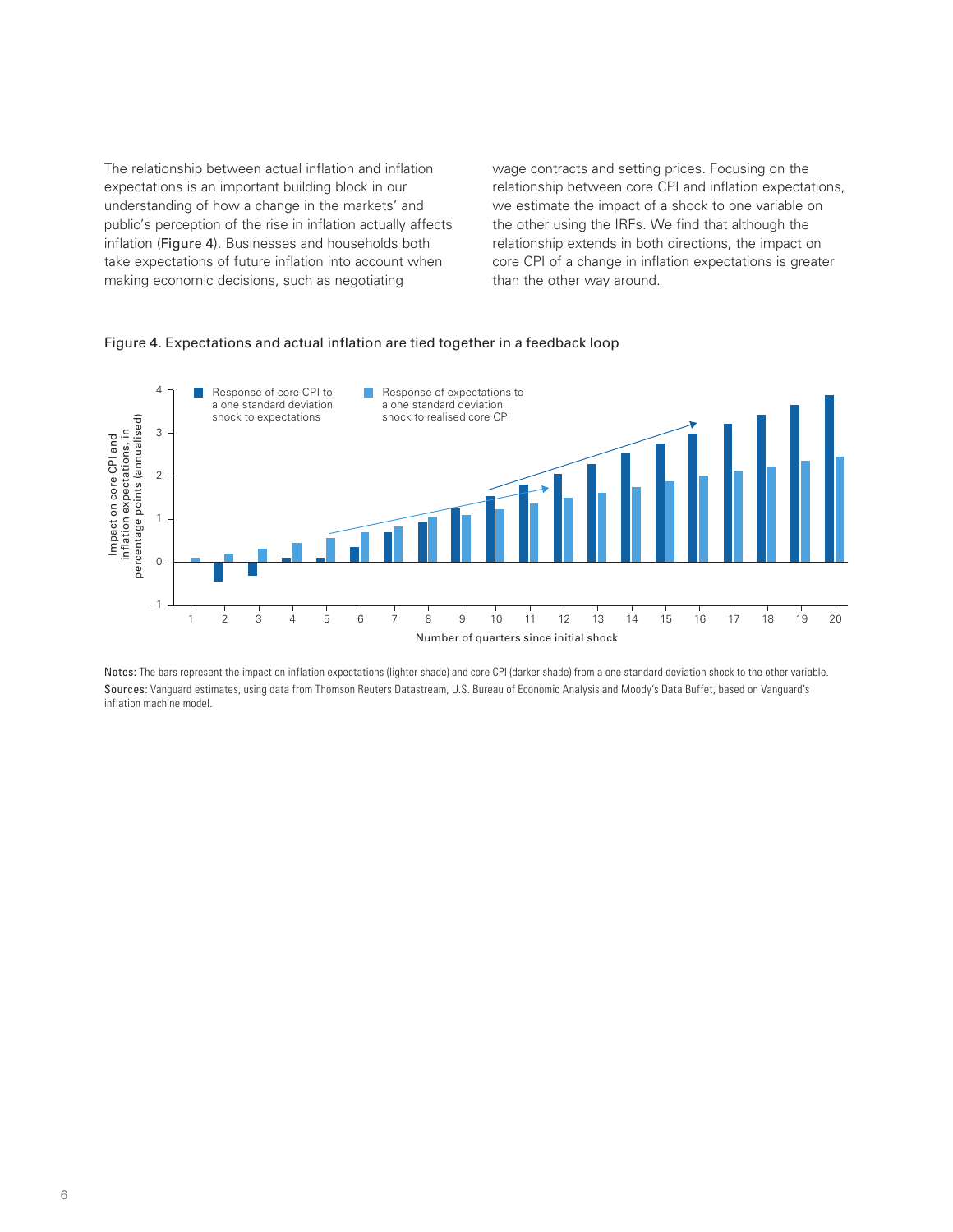#### Our current forecast: Different horizons based on different scenarios

Another purpose of the VAR model is for evaluating various policy decisions or, as Sims (1980) put it, for use "as a sort of battleground for testing alternatives". Using the impact values, we can estimate the impact of an increase in fiscal deficit equivalent to the most recent fiscal stimulus package as well as a range of alternative policy packages<sup>5</sup>. For the same time period, we also construct various scenarios of the future path of core CPI if inflation expectations are scaled up. Our scenarios assume that both the policy decisions and inflation expectations shocks originate in the third quarter of 2021.

Our baseline scenario assumes an additional \$500 billion in fiscal stimulus and an increase of 20 basis points (bps) in inflation expectations. (A basis point is one-hundredth of a percentage point.) We estimate that in this scenario, along with the current recovery-driven rebound in inflation, core CPI would rise to a year-over-year rate of 2.9% by the end of 2021. Beyond this year, we estimate that fiscal and inflation expectations shocks would continue to push inflation, offset by stronger base effects in 2021, and by year-end 2022, we could see core CPI touching 2.6% year-over-year (Figure 5).

Figure 5. Reaching 3% core CPI again in 2022 would require even heftier fiscal spending, beyond the \$1.9 trillion already spent

|      |                | <b>Scenarios</b>                                                                |                           |                                                                                                                |                           |                                                                                                                 |                           |                                                                                                                             |                           |
|------|----------------|---------------------------------------------------------------------------------|---------------------------|----------------------------------------------------------------------------------------------------------------|---------------------------|-----------------------------------------------------------------------------------------------------------------|---------------------------|-----------------------------------------------------------------------------------------------------------------------------|---------------------------|
|      |                | <b>Downside</b><br>\$1.9 trillion in enacted<br>fiscal stimulus<br>BEI up 5 bps |                           | <b>Baseline</b><br>\$1.9 trillion in enacted<br>fiscal stimulus +<br>additional \$500 billion<br>BEI up 20 bps |                           | <b>Upside</b><br>\$1.9 trillion in enacted<br>fiscal stimulus $+$<br>additional \$1.5 trillion<br>BEI up 25 bps |                           | "Go big"<br>\$1.9 trillion in enacted<br>fiscal stimulus +<br>additional \$3 trillion<br>BEI up 50 bps $+$<br>growth upside |                           |
|      |                |                                                                                 |                           |                                                                                                                |                           |                                                                                                                 |                           |                                                                                                                             |                           |
|      |                |                                                                                 |                           |                                                                                                                |                           |                                                                                                                 |                           |                                                                                                                             |                           |
|      |                | Core CPI                                                                        | Inflation<br>expectations | Core CPI                                                                                                       | Inflation<br>expectations | Core CPI                                                                                                        | Inflation<br>expectations | Core CPI                                                                                                                    | Inflation<br>expectations |
| 2021 | Q <sub>1</sub> | 1.5%                                                                            |                           | 1.5%                                                                                                           |                           | 1.5%                                                                                                            |                           | 1.5%                                                                                                                        |                           |
|      | Q <sub>2</sub> | 3.5                                                                             | 1.6%                      | 3.5                                                                                                            | 1.8%                      | 3.5                                                                                                             | 1.9%                      | 3.5                                                                                                                         | 2.0%                      |
|      | Q <sub>3</sub> | 3.4                                                                             | 1.5                       | 3.4                                                                                                            | 1.8                       | 3.4                                                                                                             | 1.9                       | 3.5                                                                                                                         | 2.1                       |
|      | Q <sub>4</sub> | 2.8                                                                             | 1.5                       | 2.9                                                                                                            | 1.9                       | 2.9                                                                                                             | 2.0                       | 3.1                                                                                                                         | 2.2                       |
| 2022 | Q <sub>1</sub> | 3.1                                                                             | 1.6                       | 3.2                                                                                                            | 1.9                       | 3.3                                                                                                             | 2.0                       | 3.6                                                                                                                         | 2.3                       |
|      | Q <sub>2</sub> | 1.7                                                                             | 1.6                       | 1.8                                                                                                            | 1.9                       | 1.9                                                                                                             | 2.1                       | 2.2                                                                                                                         | 2.4                       |
|      | Q <sub>3</sub> | 1.7                                                                             | 1.7                       | 1.9                                                                                                            | 1.9                       | 2.0                                                                                                             | 2.1                       | 2.4                                                                                                                         | 2.5                       |
|      | Q <sub>4</sub> | 2.4                                                                             | 1.8                       | 2.6                                                                                                            | 1.9                       | 2.8                                                                                                             | 2.2                       | 3.2                                                                                                                         | 2.5                       |

Notes: The scenario data for both core CPI and inflation expectations are Vanguard's inflation machine model estimates for alternative fiscal stimulus spending plans and the magnitude of rise in inflation expectations. Inflation expectations here mean long-term inflation expectations for core CPI. The model estimates are based on a VAR specification in which the globalisation factor is treated as exogenous. We use the correlation between break-even inflation (BEI) and long-term inflation expectations to adjust impacts in the model. For all the scenarios shown, the Fed policy stance is unchanged through to 2022.

Sources: Vanguard estimates, using data from Thomson Reuters Datastream, U.S. Bureau of Economic Analysis and Moody's Data Buffet, based on Vanguard's inflation machine model.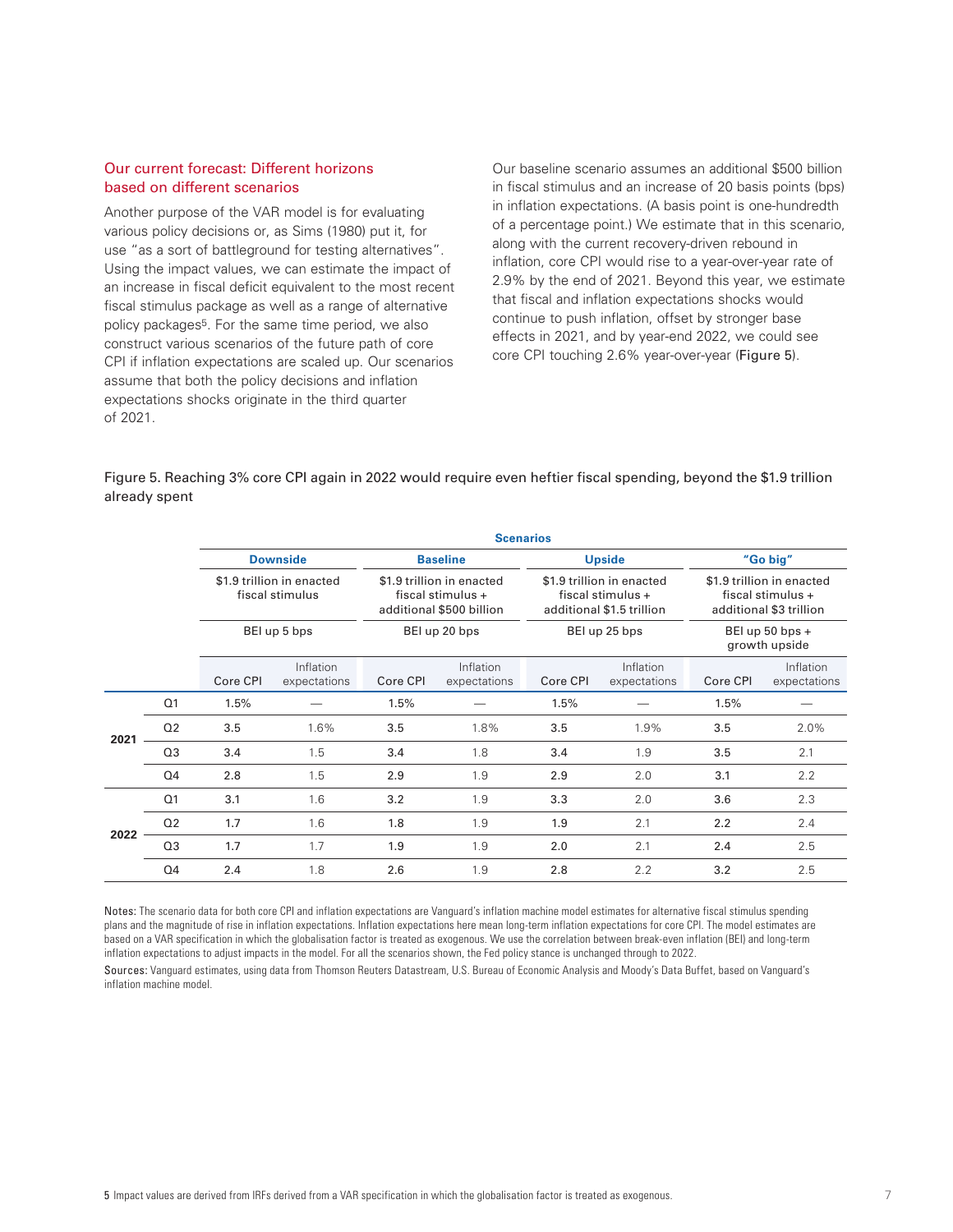In our upside scenario, additional fiscal stimulus is bumped up to about \$1.5 trillion, and inflation expectations rise by 25 bps. We estimate that in this scenario, core CPI rises to 2.9% year-over-year by the end of 2021. After falling off initially, core CPI could continue to rise to 2.8% year-over-year by the end of 2022. Our downside scenario envisions no additional stimulus and a modest rise in inflation expectations, which we estimate would keep core CPI at 2.8% year-over-year by the end of 2021 and push inflation past 2% only to 2.4% year-over-year by the end of 2022. None of the scenarios outlined thus far, including our upside one, point to a "regime break" in the inflation process, as has been feared recently.

However, if a regime break—a permanent structural shift in inflation trends—does happen, we can imagine that improbable scenario using our framework. What would need to happen to achieve persistently higher core CPI, so much that it pushes above 3% not temporarily but persistently? Asking ourselves that question, we push both our fiscal stimulus and inflation expectations shocks higher. We estimate that core CPI could reach 3% inflation persistently, but that would require substantial net additional fiscal stimulus (about \$3 trillion spent over a year) and a marked jump in inflation expectations (about 50 bps).

## Risks to the model

The predominant near-term risk to inflation involves the significant supply-and-demand dislocations we are seeing in the US economy—particularly in so-called reopening services, such as restaurants and hotels, and in select durable goods categories, such as new and used vehicles. There is a considerable risk, should supply-and-demand disruptions continue in the near term, that core inflation does not dip below 3% by year-end 2021. Once the reopening impulse is behind us, however, the risks to trend inflation into 2022 are well-described by our inflation machine. These risks are strong labour market gains, strong US growth, continued fiscal spending and inflation expectations. Inflation expectations are especially important as they link near-term risks from supply-and-demand disruptions to longer-term risks of persistent inflation: The longer that today's inflationary spike lasts, the greater the risk that expectations become dislodged, which could raise the medium- and long-term inflation outlook. As our model shows, inflation is highly responsive to changes in inflation expectations.

Another risk to the forecast arises from changing relationships between variables, such as between realised inflation and inflation expectations. Beginning with Paul Volcker's tenure as its chair, the Fed has enjoyed strong credibility over the past four decades for its ability and willingness to fight inflation. That strong credibility informs the relationship between expectations and inflation in our model. A change in that credibility for example, if markets and consumers begin to see today's Fed as behind the curve on reacting to incipient inflation—would change the relationship between realised inflation and expectations, threatening to more easily dislodge expectations than in the past. This is something to watch as the near-term supply-anddemand mismatches continue.

#### Conclusion

A key takeaway from our model is that the consensus is too sanguine about inflation settling into its prepandemic trend of 2% in 2022. Our baseline is for a year-end 2022 rate of 2.6%. Thus our model highlights an upside risk to consensus in our base case. Risks to inflation beyond the model's reach are from current supply-and-demand dislocations proving less transitory than expected, as well as from changes to key relationships between inflation drivers, such as dislodged inflation expectations.

Although proof of any such change in these deeply entrenched economic relationships remains to be seen, the inflation environment will be more volatile in the coming years. The Fed's raising of rates, while being watchful of the impact of higher inflation on the economy, could prove to be good news for investors as today's record low rates constrain longer-term portfolio returns. Increased uncertainty about inflation also highlights the importance of constructing a globally diversified portfolio, which gives investors exposure to regions with differing inflation environments.